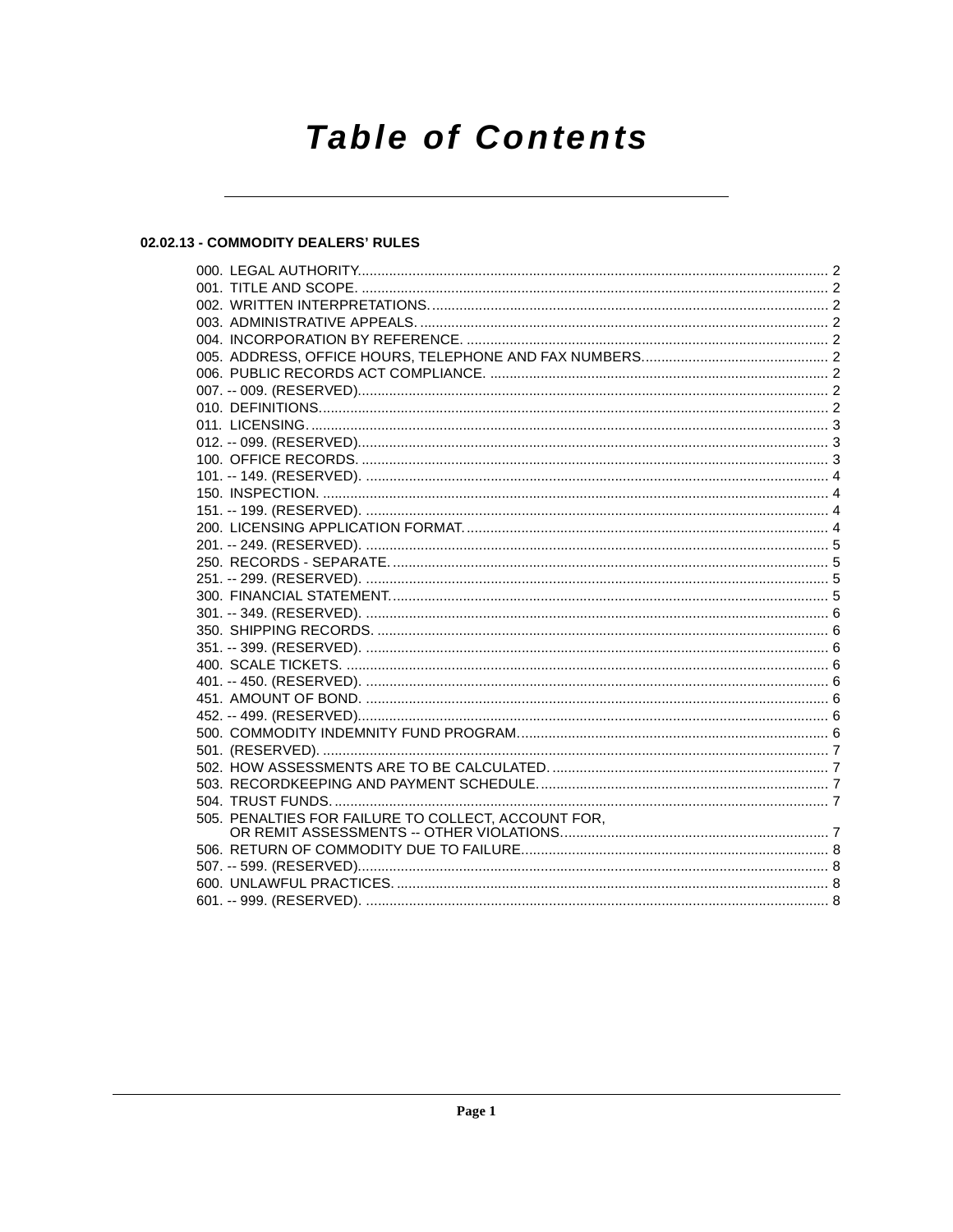#### **IDAPA 02 TITLE 02 CHAPTER 13**

## **02.02.13 - COMMODITY DEALERS' RULES**

<span id="page-1-1"></span><span id="page-1-0"></span>

| 000. | LEGAL AUTHORITY. |
|------|------------------|
|      |                  |

<span id="page-1-4"></span><span id="page-1-3"></span><span id="page-1-2"></span>

|                                                                                                                                                                                                                                                              | This chapter is adopted under the legal authority of Section 69-524, Idaho Code.<br>$(5-3-03)$ |                                                                                                                                                                                                                                  |            |  |  |
|--------------------------------------------------------------------------------------------------------------------------------------------------------------------------------------------------------------------------------------------------------------|------------------------------------------------------------------------------------------------|----------------------------------------------------------------------------------------------------------------------------------------------------------------------------------------------------------------------------------|------------|--|--|
| 001.                                                                                                                                                                                                                                                         |                                                                                                | <b>TITLE AND SCOPE.</b>                                                                                                                                                                                                          |            |  |  |
|                                                                                                                                                                                                                                                              | 01.                                                                                            | <b>Title.</b> The title of this chapter is IDAPA 02.02.13, "Commodity Dealers' Rules".                                                                                                                                           | $(5-3-03)$ |  |  |
|                                                                                                                                                                                                                                                              | 02.<br>non-compliance.                                                                         | <b>Scope.</b> These rules clarify the procedure for licensing, collection and remittance of assessments,<br>determining claim value, maintaining electronic records, use of electronic scales and remedies of the Department for | $(5-3-03)$ |  |  |
| 002.                                                                                                                                                                                                                                                         |                                                                                                | <b>WRITTEN INTERPRETATIONS.</b><br>There are no written interpretations of these rules.                                                                                                                                          | $(5-3-03)$ |  |  |
| <b>ADMINISTRATIVE APPEALS.</b><br>003.<br>There is no provision for administrative appeals before the Idaho State Department of Agriculture under this chapter.<br>Hearing and appeal rights are pursuant to Title 67, Chapter 52, Idaho Code.<br>$(5-3-03)$ |                                                                                                |                                                                                                                                                                                                                                  |            |  |  |
| <b>INCORPORATION BY REFERENCE.</b><br>004.<br>No documents are incorporated by reference in this chapter.<br>$(5-3-03)$                                                                                                                                      |                                                                                                |                                                                                                                                                                                                                                  |            |  |  |
| 005.                                                                                                                                                                                                                                                         |                                                                                                | ADDRESS, OFFICE HOURS, TELEPHONE AND FAX NUMBERS.                                                                                                                                                                                |            |  |  |
|                                                                                                                                                                                                                                                              | 01.                                                                                            | <b>Physical Address.</b> The central office of the Idaho State Department of Agriculture is located at<br>2270 Old Penitentiary Road, Boise, Idaho 83712.                                                                        | $(5-3-03)$ |  |  |
|                                                                                                                                                                                                                                                              | 02.                                                                                            | <b>Office Hours.</b> Office hours are 8 a.m. to 5 p.m., Mountain Standard Time, Monday through Friday,<br>except holidays designated by the state of Idaho.                                                                      | $(5-3-03)$ |  |  |

<span id="page-1-6"></span><span id="page-1-5"></span>**03. Mailing Address**. The mailing address for the central office is Idaho State Department of Agriculture, PO Box 790, Boise, Idaho 83701. (5-3-03)

**04. Telephone Number**. The telephone number of the central office is (208) 332-8500. (5-3-03)

**05. Fax Number**. The fax number of the central office is (208) 334-2170. (5-3-03)

#### <span id="page-1-7"></span>**006. PUBLIC RECORDS ACT COMPLIANCE.**

These rules are public records and are available for inspection and copying at the Department. (5-3-03)

<span id="page-1-8"></span>**007. -- 009. (RESERVED).**

#### <span id="page-1-10"></span><span id="page-1-9"></span>**010. DEFINITIONS.**

The Idaho State Department of Agriculture adopts the definitions set forth in Section 69-502, Idaho Code. In addition the following definitions apply to Sections 500 through 506.

**01.** Cash Sale. Payment to the producer by the warehouse or dealer contemporaneously with the of commodity to the warehouse or dealer.  $(3-15-02)$ transfer of commodity to the warehouse or dealer.

**02. Commodity Indemnity Fund**. Commodity Indemnity Fund is a trust fund and will be referred to (3-15-02) herein as CIF.

**03. Credit-Sale Contract**. An agreement in writing containing the provisions of Section 69-514 Idaho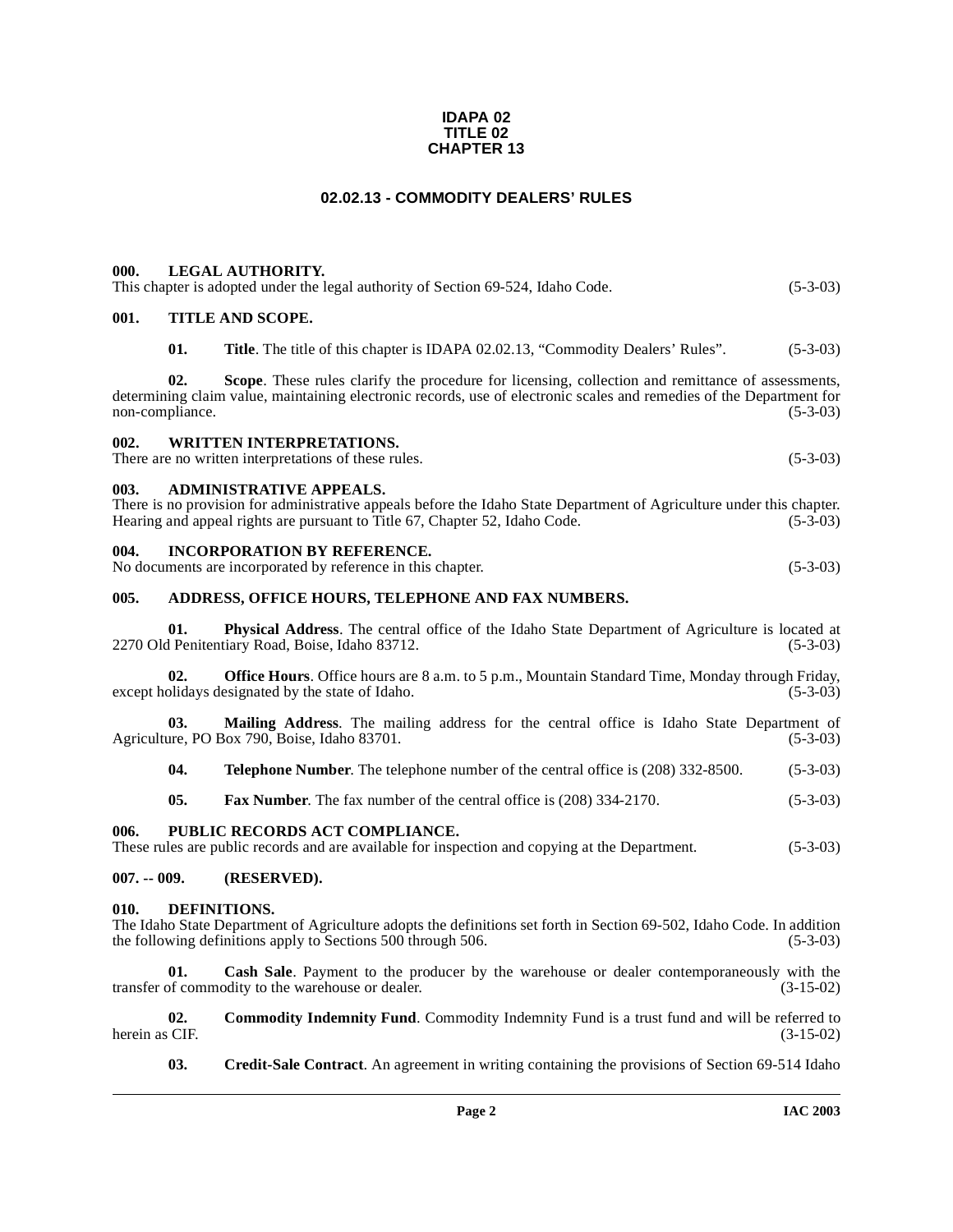| <b>IDAHO ADMINISTRATIVE CODE</b> | <b>IDAPA 02.02.13</b>           |
|----------------------------------|---------------------------------|
| <b>Department of Agriculture</b> | <b>Commodity Dealers' Rules</b> |

Code, and where the producer transfers a specific quantity of commodity to a warehouse or dealer with a price or payment to the producer by the warehouse or dealer to be made at a later date or on the occurrence of a specific event expressed in the agreement. (3-15-02)

| -04. | <b>Dealer.</b> Is limited to dealers licensed by the state of Idaho. | $(3-15-02)$ |
|------|----------------------------------------------------------------------|-------------|
|------|----------------------------------------------------------------------|-------------|

<span id="page-2-7"></span><span id="page-2-4"></span>**05.** Warehouse. Is limited to warehouses licensed by the state of Idaho. (3-15-02)

## <span id="page-2-0"></span>**011. LICENSING.**

**01. Posting Of License**. Immediately upon receipt of the license or any renewal, extension or modification thereof under Title 69, Chapter 5, Idaho Code, the licensed commodity dealer shall post the license in a conspicuous place in each place of business or in any other place as the director may determine. The Department will issue a duplicate license for each additional facility as needed. (5-3-03)

<span id="page-2-8"></span>**02. Return Of Suspended Or Terminated License**. If a license issued to a commodity dealer has lapsed or is suspended, revoked or cancelled by the Director of the Department of Agriculture, the license shall be returned to the Department. At the expiration of any period of suspension, revocation or cancellation the license shall be returned to the commodity dealer to whom it was originally issued and shall be posted as prescribed by Subsection  $011.01$  of these rules. (5-3-03)

<span id="page-2-5"></span>**03. Loss Of License**. Upon satisfactory proof of the loss or destruction of a license issued to a commodity dealer, a duplicate may be issued under the same number or a new number at the discretion of the Director. (7-1-93)

## <span id="page-2-1"></span>**012. -- 099. (RESERVED).**

## <span id="page-2-6"></span><span id="page-2-2"></span>**100. OFFICE RECORDS.**

A commodity dealer shall maintain complete and sufficient records to show all purchases and sales, including all contracts relating to these transactions. A warehouse licensed as a commodity dealer under Title 69, Chapter 5, Idaho Code, shall maintain complete and sufficient records to show all deposits, purchases, sales contracts, storage obligations and loadouts of the warehouse in this State. Office records as set forth in Title 69, Chapter 5, Idaho Code, shall include, but not be limited to, the following: (5-3-03) (5-3-03)

<span id="page-2-3"></span>**01. Daily Position Record**. This shall show the total quantity of each kind and class of agricultural commodity received and loaded out, the amount remaining in storage at the close of each business day and the warehouseman's total storage obligation for each kind and class of agricultural commodity at the close of each<br>business day. (7-1-93) business day.

**02. Settlement Sheets/Storage Ledgers**. Every commodity dealer shall use settlement sheets showing the dealer's name and location in making settlement with the seller, unless otherwise approved by the Director. All settlement sheets/storage ledgers shall include, but not be limited to, the following: (7-1-93)

<span id="page-2-9"></span>

| a.        | The seller's name and address.                     | $(7-1-93)$ |
|-----------|----------------------------------------------------|------------|
| b.        | The date of deliveries.                            | $(7-1-93)$ |
| c.        | The scale ticket numbers.                          | $(7-1-93)$ |
| d.        | The amount, kind and grade of commodity delivered. | $(7-1-93)$ |
| <b>e.</b> | The price per bushel or unit.                      | $(7-1-93)$ |
| f.        | The date and amount of payment.                    | $(7-1-93)$ |

**g.** The contract number if a deferred payment, deferred pricing or other sale contract is used. A copy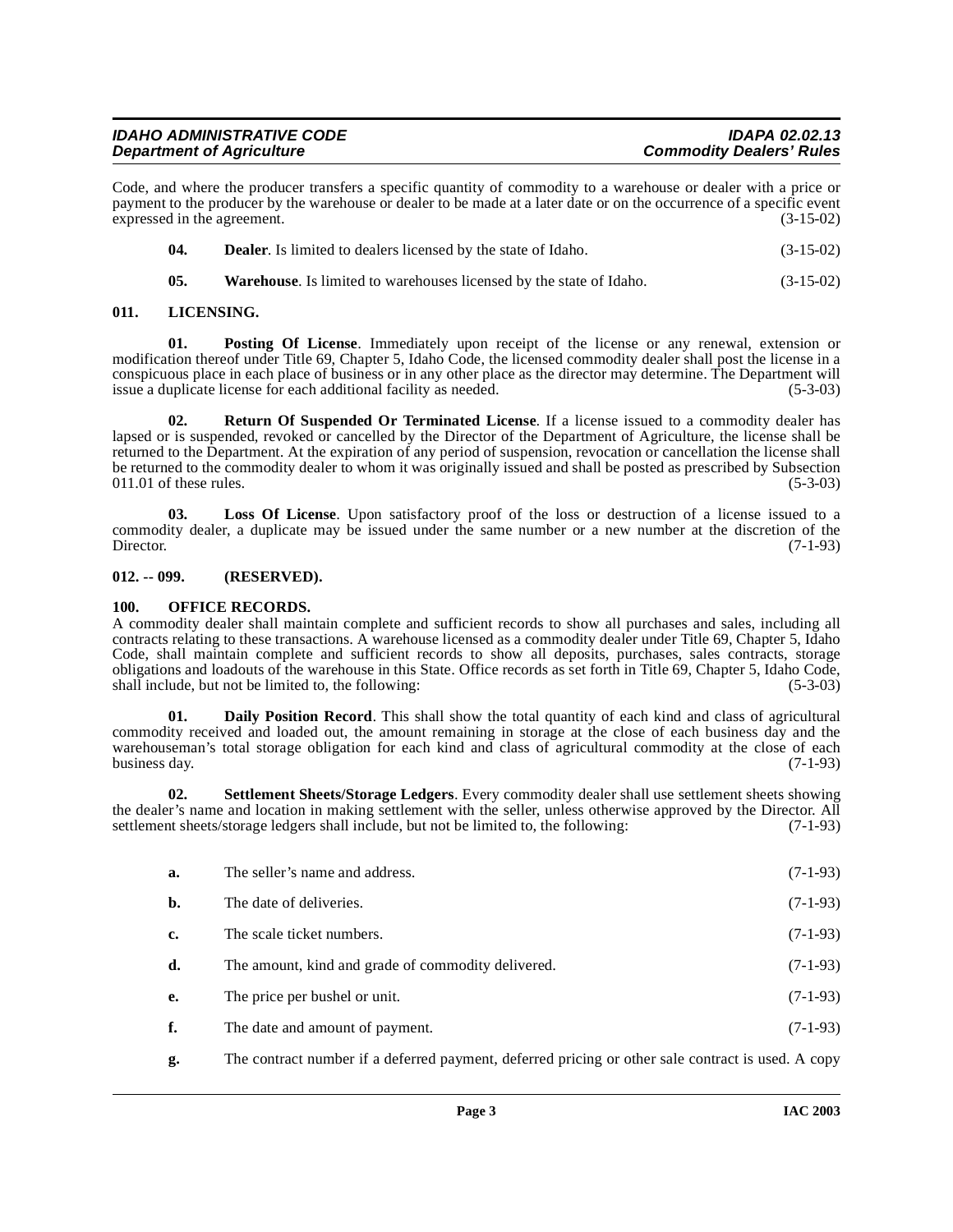| <b>IDAHO ADMINISTRATIVE CODE</b> | <b>IDAPA 02.02.13</b>           |
|----------------------------------|---------------------------------|
| <b>Department of Agriculture</b> | <b>Commodity Dealers' Rules</b> |

of each settlement sheet shall be maintained in alphabetical order by the commodity dealer as part of the pay records. (7-1-93)

**h.** Electronic Records. If any electronic records are maintained outside of the state of Idaho, the Department must be allowed to examine them at any reasonable time and place as determined by the Department.

(5-3-03)

**03. Scale Weight Tickets**. These shall be pre-numbered and show the time when the commodities were delivered, the quantities delivered, who delivered the commodities, the ownership of the commodities and the condition of the commodities upon delivery. (7-1-93)

<span id="page-3-8"></span>

| а.            | Tickets in the commodity dealer's possession which have not been issued. | $(5-3-03)$ |
|---------------|--------------------------------------------------------------------------|------------|
| b.            | Tickets issued by the commodity dealer.                                  | $(5-3-03)$ |
| $c_{\bullet}$ | Tickets returned to and cancelled by the commodity dealer.               | $(5-3-03)$ |

## <span id="page-3-0"></span>**101. -- 149. (RESERVED).**

## <span id="page-3-4"></span><span id="page-3-1"></span>**150. INSPECTION.**

For the purpose of inspection the hours of 8 a.m. to 5 p.m., Monday through Friday, except holidays, shall be considered as ordinary business hours. All financial records, commodity records and payment records shall be available for inspection by the Department during ordinary business hours and any other reasonable time specified by the Department in writing. All records shall be made available within the state of Idaho upon request. (7-1-93)

## <span id="page-3-2"></span>**151. -- 199. (RESERVED).**

## <span id="page-3-7"></span><span id="page-3-3"></span>**200. LICENSING APPLICATION FORMAT.**

<span id="page-3-6"></span>**01. License-Application**. Application for a license to operate as a commodity dealer under the provisions of Title 69, Chapter 5, Idaho Code, shall be on a form prescribed by the Department and shall include:

(7-1-93)

**a.** The full name of the person applying for the license and whether the applicant is an individual, inp, association, corporation or other entity. (7-1-93) partnership, association, corporation or other entity.

**b.** The full name of each member of the firm or partnership, or the names of the officers and directors mpany or limited liability company, association, or corporation. of the company or limited liability company, association, or corporation.

**c.** The address of the principal place of business. (7-1-93)

**d.** The names of any businesses previously owned or operated by the applicant or any members, officers or directors if the applicant is a corporation, partnership or association. (7-1-93)

**e.** Information relating to any prior adjudication of bankruptcy relating to the business or any s, officers or directors thereof. (7-1-93) members, officers or directors thereof.

- **f.** Information relating to any judgments against the applicants. (7-1-93)
- <span id="page-3-5"></span>**g.** The location of each office the applicant intends to operate. (7-1-93)

**h.** Any other reasonable information the Department finds necessary to carry out the purpose and provisions of Title 69, Chapter 5, Idaho Code. (7-1-93)

**02.** License Conditions Of Issuance. An application for license under Title 69, Chapter 5, Idaho Code, shall include: (7-1-93) shall include: (7-1-93)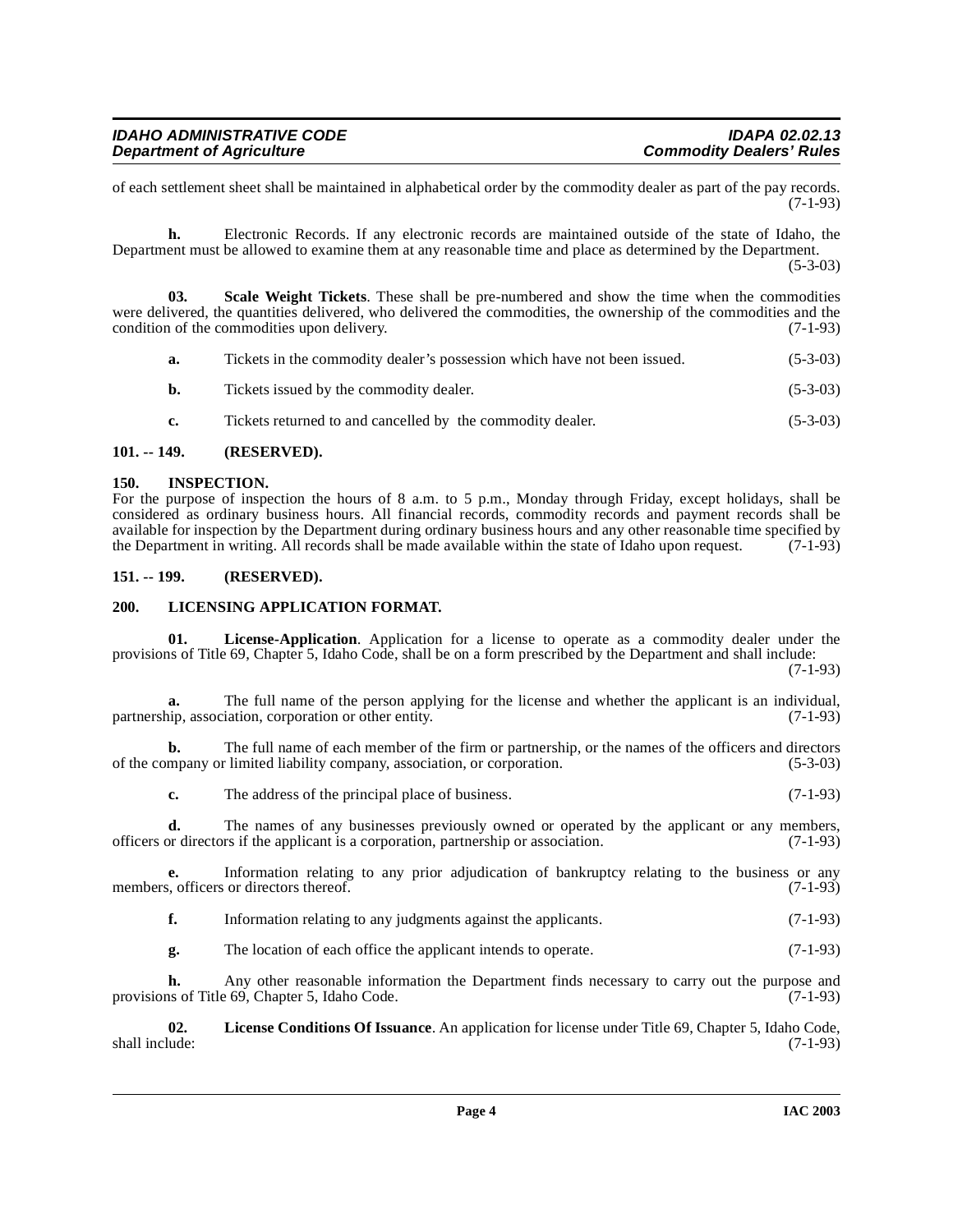**IDAHO ADMINISTRATIVE CODE IDAPA 02.02.13 Commodity Dealers' Rules** 

| a. | Application on a form prescribed by the Director.                                    | $(7-1-93)$ |
|----|--------------------------------------------------------------------------------------|------------|
| b. | A current financial statement as specified by Section 69-503 and 69-521, Idaho Code. | $(5-3-03)$ |
| c. | A bond or bonds as required by Section 69-506, Idaho Code.                           | $(5-3-03)$ |
| d. | The license fee as prescribed by Section 69-508, Idaho Code.                         | $(7-1-93)$ |
|    | Compliance with all rules adopted pursuant to Title 69, Chapter 5, Idaho Code.       | $(5-3-03)$ |

**f.** Any other reasonable information the Department finds necessary to carry out the purpose and provisions of Title 69, Chapter 5, Idaho Code. (7-1-93)

<span id="page-4-5"></span>**License Modification.** At the request of the license holder a license may be modified to change existing license classification, providing all requirements of Section 69-508, Idaho Code, are met. (7-1-93)

## <span id="page-4-0"></span>**201. -- 249. (RESERVED).**

#### <span id="page-4-6"></span><span id="page-4-1"></span>**250. RECORDS - SEPARATE.**

All records and accounts required under Title 69, Chapter 5, Idaho Code, shall be kept separate and distinct from all records and accounts of any other business and shall be subject to inspection by the Director at any reasonable time. (7-1-93)

#### <span id="page-4-2"></span>**251. -- 299. (RESERVED).**

#### <span id="page-4-4"></span><span id="page-4-3"></span>**300. FINANCIAL STATEMENT.**

**01. Financial Statements**. In order to obtain a commodity dealer's license, the applicant shall submit a current financial statement. This statement shall have been prepared not more than ninety (90) days prior to the date of application and shall conform to the applicable requirements of Title 69, Chapter 5, Idaho Code, as to annual financial statements.  $(7-1-93)$ financial statements.

<span id="page-4-7"></span>**02. Statement Compliance**. Each licensed commodity dealer shall submit to the Department an annual financial statement which shall have been audited or reviewed by an independent certified public accountant or independent licensed public accountant. The statement shall be submitted to the Department no later than ninety (90) days after the end of the commodity dealer's fiscal year. The commodity dealer license may be suspended or revoked for failure to comply with licensing requirements stated in Subsection 300.01 of these rules and Section(s) 69-503(6) and 69-521, Idaho Code.

**a.** The Department may grant an extension of no more than sixty (60) days, provided cause of an nal nature is provided, in writing, to the Department. (5-3-03) exceptional nature is provided, in writing, to the Department.

**b.** The request must be made by a certified public accountant or a licensed public accountant.

(5-3-03)

**c.** The request is made prior to the date the financial statement is due. (5-3-03)

**d.** The director may make exceptions to the financial statement requirements provided sufficient cause ed and to do so would be in the best interest of the state. (5-3-03) is provided and to do so would be in the best interest of the state.

| 03. | <b>Statement Content.</b> The statement shall include: | $(7-1-93)$ |
|-----|--------------------------------------------------------|------------|
|-----|--------------------------------------------------------|------------|

| a. | A balance sheet. | $(7-1-93)$ |
|----|------------------|------------|
|    |                  |            |

**b.** An income statement which includes annual gross sales of commodities purchased from producers under the act. (7-1-93) covered under the act.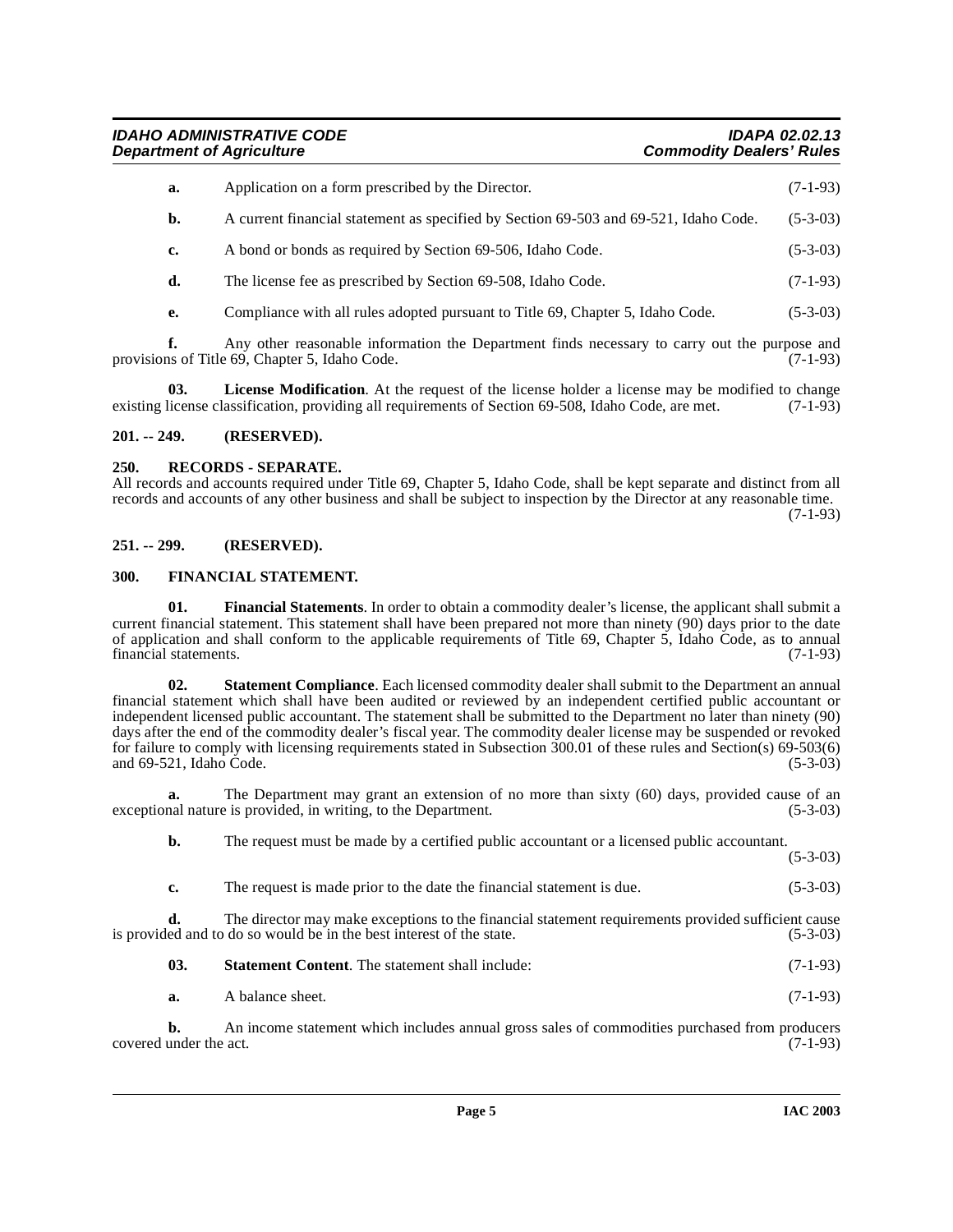| <b>IDAHO ADMINISTRATIVE CODE</b> | <b>IDAPA 02.02.13</b>           |
|----------------------------------|---------------------------------|
| <b>Department of Agriculture</b> | <b>Commodity Dealers' Rules</b> |

| $\mathbf{c}$ | A statement of cash flows.                         | $(7-1-93)$ |
|--------------|----------------------------------------------------|------------|
|              | All accompanying notes to the financial statement. | $(7-1-93)$ |

## <span id="page-5-0"></span>**301. -- 349. (RESERVED).**

#### <span id="page-5-15"></span><span id="page-5-1"></span>**350. SHIPPING RECORDS.**

Every dealer who ships by truck shall maintain a truck shipping record and every dealer who ships by rail shall maintain a rail or car shipping record. Each shipping record shall include, but not be limited to, the following: (7-1-93)

| 01. | Name And Address. The name and address of the seller or shipper.                  | $(7-1-93)$ |
|-----|-----------------------------------------------------------------------------------|------------|
| 02. | <b>Buyer And Destination.</b> The buyer and destination of the commodity shipped. | $(7-1-93)$ |
| 03. | <b>Date.</b> The date the agricultural commodities were shipped.                  | $(7-1-93)$ |
| 04. | <b>Amount And Type.</b> The amount and type of agricultural commodities shipped.  | $(7-1-93)$ |
| 05. | <b>Identification Number.</b> The truck identification or car number.             | $(7-1-93)$ |

## <span id="page-5-2"></span>**351. -- 399. (RESERVED).**

## <span id="page-5-14"></span><span id="page-5-3"></span>**400. SCALE TICKETS.**

If a dealer has access to a scale which can be used for weighing commodity, he shall use pre-numbered scale tickets showing the dealer's name and location. A copy of each ticket shall be maintained in numerical order as part of the commodity records. If a dealer does not have access to a scale and purchases commodity by having it custom weighed at various locations or at destination, the dealer shall maintain a copy of the scale ticket in chronological order as part of the commodity records. If agricultural commodities are settled on destination weights, copies of the destination weights are to be kept as part of the records. (7-1-93)

#### <span id="page-5-4"></span>**401. -- 450. (RESERVED).**

## <span id="page-5-9"></span><span id="page-5-5"></span>**451. AMOUNT OF BOND.**

<span id="page-5-10"></span>**01. Bonding Requirement**. The amount of bond to be furnished for each class 1 dealer shall be fixed at a rate of twenty-five thousand dollars (\$25,000). For each class 2 dealer shall be fixed at a rate of fifteen thousand dollars (\$15,000). (3-15-02) dollars  $(\$15,000)$ .

<span id="page-5-8"></span>**02. Additional Bonding Requirements**. If it appears the licensee does not have the ability to pay producers for commodities purchased, or when it appears the licensee does not have a sufficient net worth to outstanding financial obligations ratio, the licensee may be required to post a bond or other additional acceptable security in the amount of two thousand dollars (\$2,000) for each one thousand dollars (\$1,000) or fraction thereof of deficiency. (3-15-02)

## <span id="page-5-6"></span>**452. -- 499. (RESERVED).**

## <span id="page-5-11"></span><span id="page-5-7"></span>**500. COMMODITY INDEMNITY FUND PROGRAM.**

The Commodity Indemnity Fund Program shall apply to entities governed by Chapter 2, Title 69, Idaho Code, and Chapter 5, Title 69, Idaho Code, warehouses and dealers, respectively, unless otherwise specified. (3-15-02) Chapter 5, Title 69, Idaho Code, warehouses and dealers, respectively, unless otherwise specified.

**01.** Rate Of Assessment. The rate of assessment shall be two-tenths of one percent (.2%) gross dollar amount, without deductions, due the producer pursuant to Section 69-257(2), Idaho Code. The Director may establish a lower rate of assessment whenever he deems it advisable or as recommended by the advisory committee established<br>by Section 69-261, Idaho Code. (5-3-03) by Section 69-261, Idaho Code.

<span id="page-5-13"></span><span id="page-5-12"></span>**02. Exemptions To Assessment**. Producers are not eligible to participate in CIF and no assessments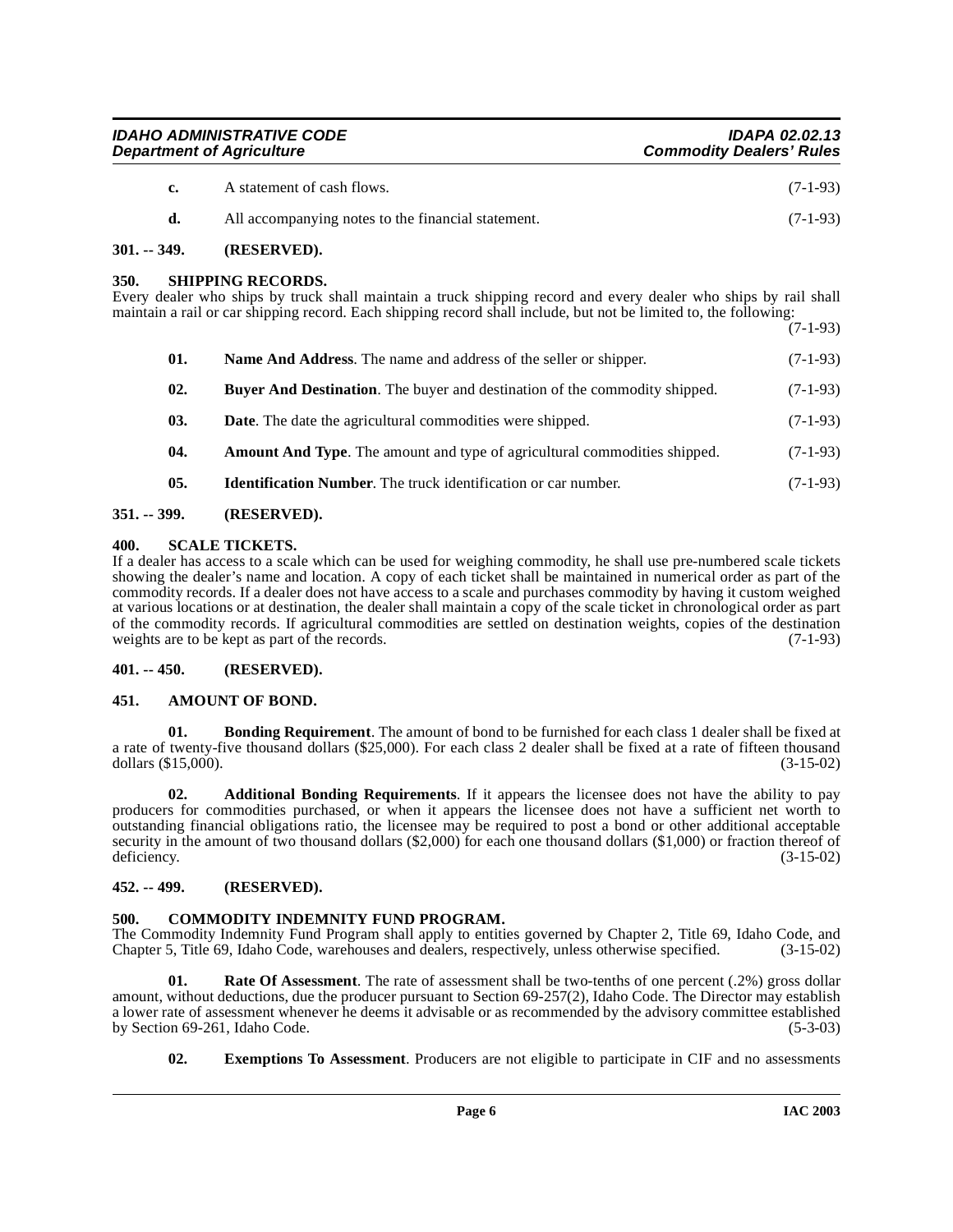shall be collected in the following cases. (5-3-03)

**a.** If a producer has a financial or management interest in a licensed warehouse or licensed commodity dealer, except members of a cooperative marketing association qualified under Title 22, Chapter 26,<br>Idaho Code. (5-3-03) Idaho Code. (5-3-03)

**b.** If a producer sells to another producer, none of which are a licensed warehouseman or a licensed ity dealer. (5-3-03) commodity dealer.

**c.** If a producer deposits or delivers commodity to an unlicensed entity pursuant to Title 69, Chapters 2 or 5, Idaho Code. (5-3-03)

**d.** Non-producers or producers delivering commodity that was grown on land not situated within the of the state of Idaho are exempt from paying assessments.  $(5-3-03)$ boarders of the state of Idaho are exempt from paying assessments.

#### <span id="page-6-0"></span>**501. (RESERVED).**

#### <span id="page-6-6"></span><span id="page-6-1"></span>**502. HOW ASSESSMENTS ARE TO BE CALCULATED.**

Assessments shall be collected by all warehouses licensed as commodity dealers from all producers who deposit commodities for storage or sale. Assessments are calculated as follows: (5-3-03)

<span id="page-6-5"></span>**01. Cash Sale Or Credit Sale Contract**. In a cash sale or credit sale contract on the contract price of nodity at the time of sale. (3-15-02) the commodity at the time of sale.

<span id="page-6-13"></span>**02. Unpaid Assessments**. If any assessment is unpaid and a failure occurs, the amount of the unpaid assessment will be deducted from any CIF recovery paid to the producer. (3-15-02)

<span id="page-6-7"></span>**03. Incidental Costs And Expenses**. All incidental costs and expenses including, but not limited to transportation, cleaning, in and out charges, insurance, taxes or additional services or charges are not included in the calculation to determine the assessment. (3-15-02)

## <span id="page-6-11"></span><span id="page-6-2"></span>**503. RECORDKEEPING AND PAYMENT SCHEDULE.**

<span id="page-6-10"></span>**01. Permanent Record**. Each warehouse and dealer shall maintain a permanent record showing producer's name and address, lot or identification number, date assessment collected, amount of assessment, commodity assessed, quantity of commodity, gross dollars of settlement and check number issued to producer.

(3-15-02)

<span id="page-6-8"></span>**02. Payment Due Dates**. On or before the twentieth day of the month following the close of the quarter, on a form prescribed by the Department, the assessments imposed by Title 69, Chapters 2 and 5, Idaho Code, collected by warehouses and dealers, are due and payable to the Department. A quarter  $(1/\hat{4})$  will consist of three  $(3)$ months beginning on the first day of January, April, July, and October. (5-3-03)

**03.** Notice. The notice and rate of assessment or a copy of the official notice of suspension of ent shall be posted in a conspicuous place in the warehouse or dealer facility. (3-15-02) assessment shall be posted in a conspicuous place in the warehouse or dealer facility.

## <span id="page-6-12"></span><span id="page-6-3"></span>**504. TRUST FUNDS.**

All assessments collected by warehouses and dealers in compliance with Title 69, Chapters 2 and 5, Idaho Code, shall, immediately upon payment to and collection by the warehouse or dealer, be trust fund money and held for payment to the Department for the CIF. Such money shall not, for any purpose, be considered to be a part of the proceeds of any transaction between a depositor and warehouse or dealer for which the collection and payment of the assessment was related and shall not be subject to an encumbrance, security interest, execution or seizure on account of any debt owed by the warehouse or dealer to any of their creditors. (5-3-03)

#### <span id="page-6-9"></span><span id="page-6-4"></span>**505. PENALTIES FOR FAILURE TO COLLECT, ACCOUNT FOR, OR REMIT ASSESSMENTS -- OTHER VIOLATIONS.**

Failure to collect, account for, or remit assessments, or violations of the statutory requirements of Title 69, Chapters 2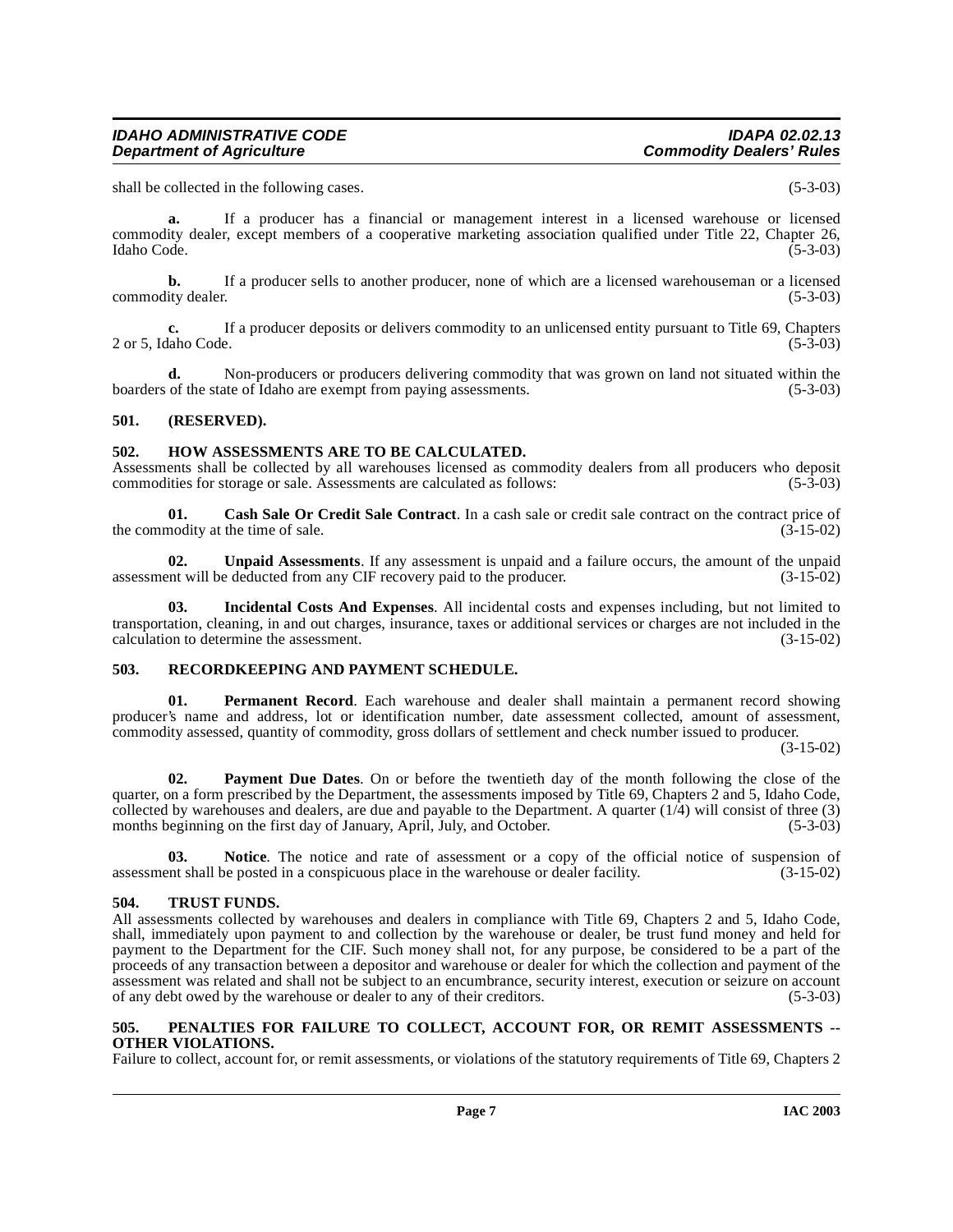and 5, Idaho Code, as it relates to the CIF are grounds for the immediate demand on the warehouse, dealer bond, or certificate of deposit, and the undertaking by the Director of any other remedy provided by law. (5-3-03) certificate of deposit, and the undertaking by the Director of any other remedy provided by law.

## <span id="page-7-4"></span><span id="page-7-0"></span>**506. RETURN OF COMMODITY DUE TO FAILURE.**

In the event of failure the Department may: (3-15-02)

**01. Identifiable Commodity**. Return specifically identifiable commodity or as much as is available to cer in full or partial satisfaction of indebtedness; or (3-15-02) its producer in full or partial satisfaction of indebtedness; or

**02. Fungible Commodity**. If the commodity is fungible, an amount equal to the producer's original deposit or if insufficient fungible commodity is available, a pro-rata share to all producers of the commodity; and

 $(3-15-02)$ 

**03. Shortfall In Commodity Distribution**. Any shortfall in commodity distribution may be submitted as a claim against the CIF. (3-15-02)

## <span id="page-7-1"></span>**507. -- 599. (RESERVED).**

#### <span id="page-7-5"></span><span id="page-7-2"></span>**600. UNLAWFUL PRACTICES.**

It shall be unlawful for a commodity dealer to alter, falsify or withhold records from the warehouse examiner. (7-1-93)

<span id="page-7-3"></span>**601. -- 999. (RESERVED).**